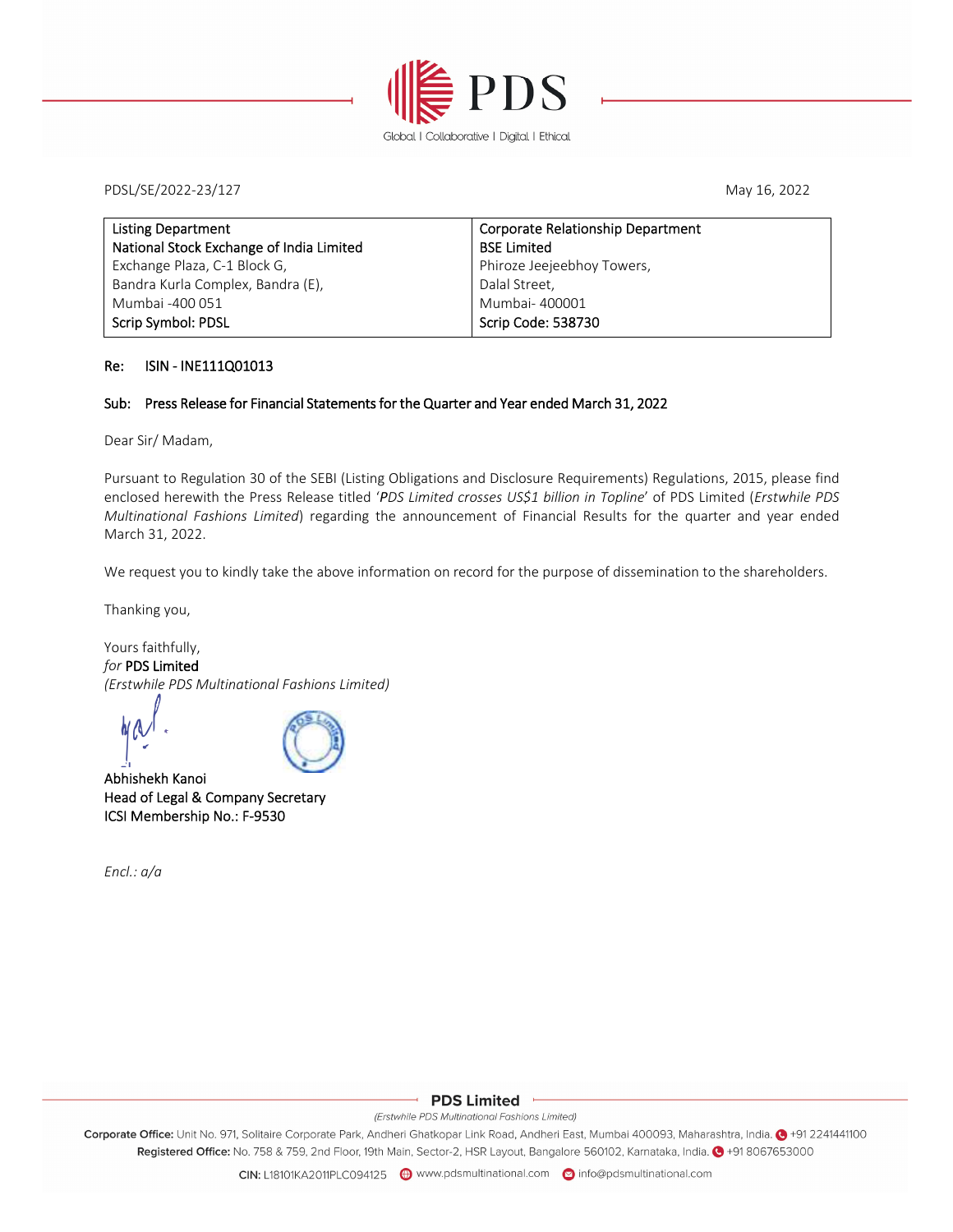

# **PDS Limited crosses US\$1 billion in Topline**

Reported Financial Results for Q4FY22 and FY22

# **Highlights for FY22 Consolidated Financials**

- Topline topline of ₹8,828cr a growth of 42% YoY
- EBIT stood at ₹339cr, grew by 70%
- Profit After Tax grew by 97% to ₹293cr
- Basic EPS at ₹95.38 as compared to full-year FY21 EPS of ₹32.37
- Achieved working capital of -ve 3 days and ROCE of 38% with ROE of 31%
- Declared Dividend of ₹23.85 per share\*
- Manufacturing Business Turnaround in Q4 FY22

**Mumbai, 16th May 2022:** PDS Limited (erstwhile PDS Multinational Fashions Limited), a leading global plug and play design-led platform offering product development, sourcing, virtual manufacturing & supply chain solutions catering to leading brands and retailers globally, has announced its financial results for the quarter and year ended March 31, 2022.

# **Key performance highlights (FY22 vs FY21) (Consolidated):**

- ➢ Revenues from operations stood at ₹8,828cr as compared to ₹6,213cr in FY21; y-o-y growth of 42%
- ➢ EBIT of ₹339cr against ₹200cr in FY21 (growth of 70%)
- ➢ PAT stood at ₹293cr vs ₹148cr in FY21. The Company's PAT margin expanded to 3.3% vs 2.4% in FY21
- ➢ Basic EPS during FY22 stood at ₹95.38 vs FY21 EPS of ₹32.37, a growth of 195%
- ➢ Announced a Dividend of Basic ₹23.85 per share translating into a 25% payout based on EPS, subject to shareholder approval

# **Key performance highlights (Q4 FY22 vs Q4 FY21) (Consolidated):**

- ➢ Revenues from operations stood at ₹2,775cr as compared to ₹1,765cr in Q4 FY21; y-o-y growth of 57%
- ➢ EBIT of ₹105cr against ₹87cr in Q4 FY21; growth of 21% y-o-y
- ➢ PAT stood at ₹86cr vs ₹69cr in Q4 FY21, a growth of 24% y-o-y

The sourcing segment clocked a topline of ₹8,507cr accounting for ~96% of the Company's topline with a growth of 40% compared to the previous year. This segment reported an EBIT of ₹311cr with a ROCE of 43%.

\*Subject to the approval of shareholders

### · PDS Limited ·

(Erstwhile PDS Multinational Fashions Limited)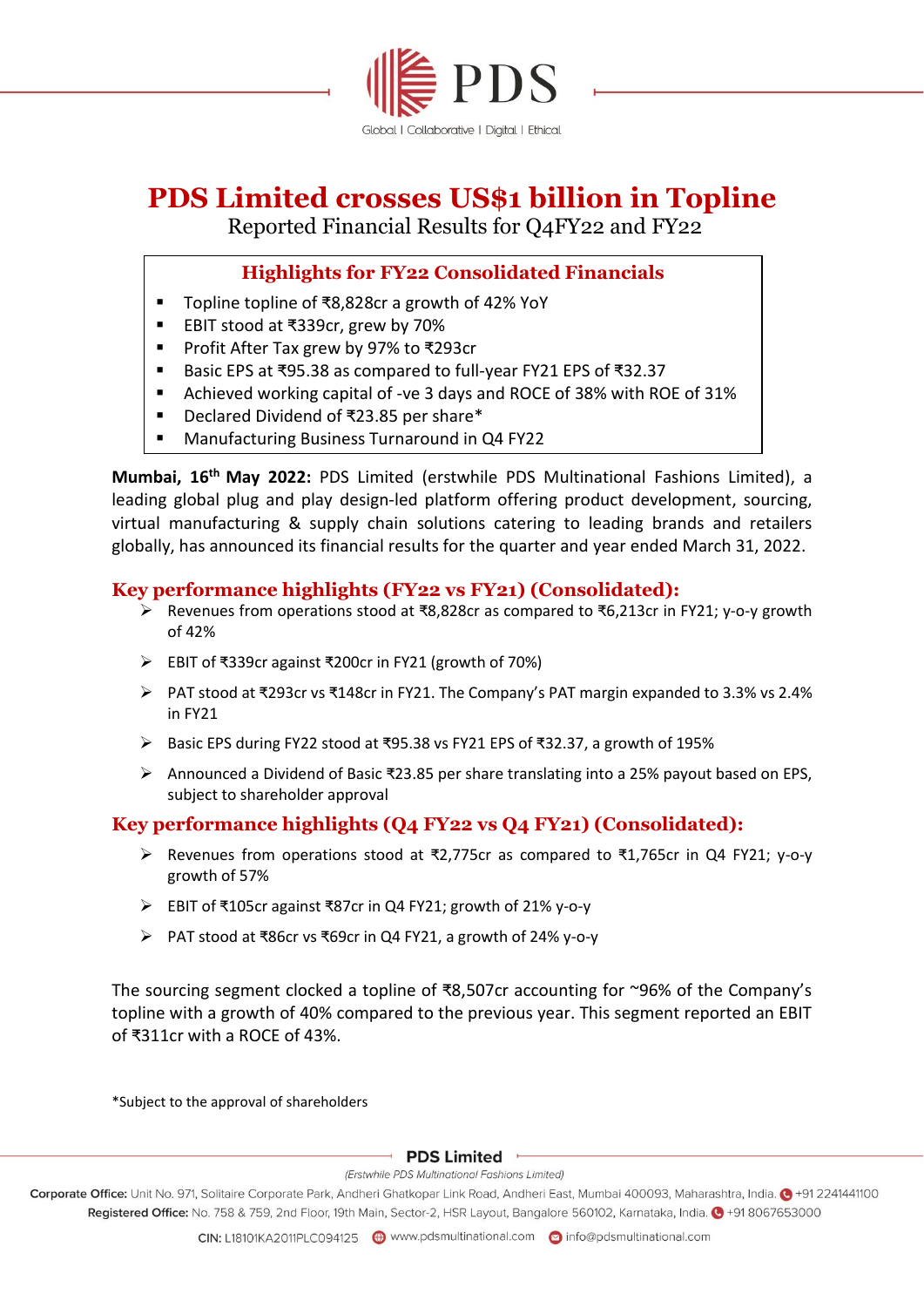

The manufacturing segment reported a growth of 92% with a topline to ₹547cr vs ₹285cr in the last financial year. The initiatives to fill capacities and drive efficiencies translated into losses after tax declining by 80% in the financial year. Further, in the fourth quarter ended 31<sup>st</sup> March 2022, this segment reported profit after tax margins of 2.7%. The continued focus on higher efficiencies and disciplined execution would result in full-year profitability achievement in FY2022-23.

**Mr. Pallak Seth, Vice Chairman** commented "We are pleased to announce that PDS has crossed the \$1bn topline mark in the financial year 2022. This year we have witnessed longterm association with leading brands and retailers offering them "Sourcing as a Service" for exclusive territories including Hanes Brands in Bangladesh and S.Oliver in India. Further, we are also witnessing sourcing opportunities that are unfolding with retailers and brands increasingly seeking to partner with integrated supply chain players like PDS. Given these opportunities, we are actively exploring avenues for expanding and strengthening our footprint in key geographies like Egypt, Vietnam, Jordon, and India which benefit from nearshoring and China+1 opportunities respectively."

Commenting on the results, **Mr. Sanjay Jain, Group CEO** added, "This financial year has been an exciting year for us. Despite the disruptions that have impacted the industry and value chain, we achieved high growth of 42% compared to last year and reported a 38% return on capital employed. In Q4 FY22, our manufacturing operations turned around and going forward this segment is expected to contribute to the bottom line. Our stringent review and control mechanisms have enabled us to operate with negative working capital days while also achieving negative net debt. However, there are macro and geopolitical events that have a bearing on our operations, and we as an organization are focused on treading the journey cautiously with our eye on sustaining our growth and profitability momentum."

The operating performance further translated into the Company achieving negative working capital of -ve 3 days vs +5 days in the last year. This additionally translated into a net debt reduction from ₹59cr last year to net cash of ₹41cr this year. This combination of operational efficiencies and financial prudence has resulted in the Company achieving strong leverage ratios and robust return ratios with a ROCE of 38% and ROE of 31%.

In line with the dividend distribution policy adopted last year, the Company declared\* a 238% dividend of ₹23.85 per share, translating into a 25% EPS payout.

\*Subject to the approval of shareholders

#### PDS Limited -

(Erstwhile PDS Multinational Fashions Limited)